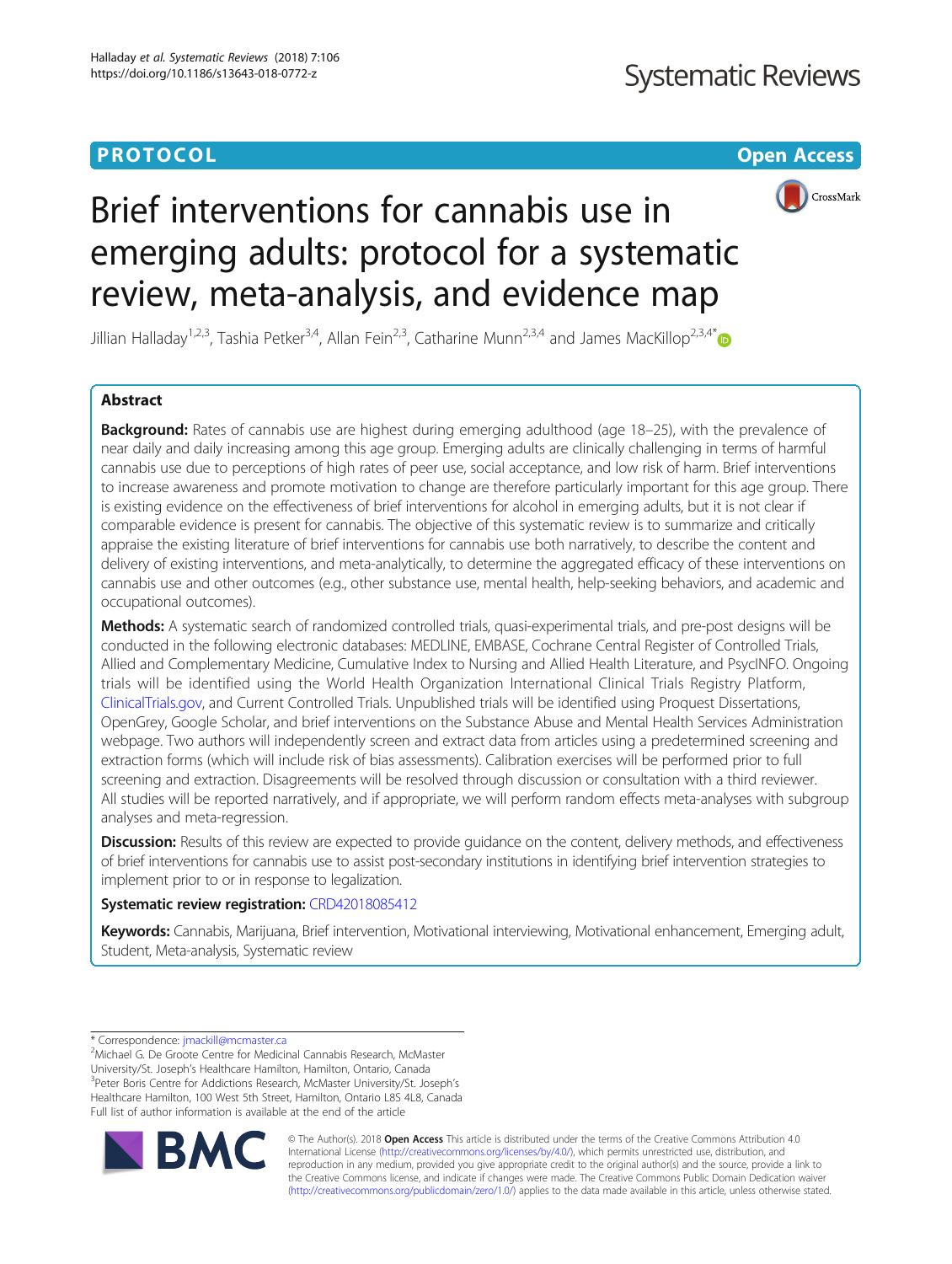#### Background

Cannabis is one of the most commonly used psychoactive substances in the world, with use most prevalent among emerging adults (15–24 year olds) [\[1](#page-6-0)–[5\]](#page-6-0). Cannabis use has been associated with negative physical and mental health effects in a dose-response fashion, where near daily or daily use is associated with worse outcomes [[6\]](#page-6-0). Harmful levels of use have been increasing among emerging adults in Canada [\[7](#page-6-0), [8](#page-6-0)] and the United States [[1\]](#page-6-0). Risks of cannabis-related harm are more pervasive for individuals who begin using cannabis during adolescence, with earlier age of first use potentially resulting in long lasting consequences [[6\]](#page-6-0). Given the high prevalence of use and potential for significant impairment, efficacious interventions for high-risk individuals in this age group are a pressing clinical priority.

Emerging adults are neurodevelopmentally vulnerable to the effects of cannabis, as cannabis acts on areas of the brain integral to brain development. The brain is not completely matured until approximately 25 years of age [[9\]](#page-6-0). Chronic, regular cannabis use during adolescence has shown to negatively affect memory, attention, and psychomotor skills  $[10-12]$  $[10-12]$  $[10-12]$  $[10-12]$  $[10-12]$ , potentially causing irreversible cognitive impairment  $[13]$  $[13]$  $[13]$  resulting in an increased likelihood of fatal car accidents [\[14\]](#page-6-0), poor academic performance  $[15-17]$  $[15-17]$  $[15-17]$  $[15-17]$  $[15-17]$ , and dropping out of school  $[17]$ . Additionally, weekly cannabis use or a cannabis use disorder is almost 10 times as likely in people with other mental illness as compared to those without other mental illness [\[18\]](#page-6-0); frequent use has been associated with psychotic disorders [\[14](#page-6-0), [19\]](#page-6-0), bipolar disorder [\[14](#page-6-0)], personality disorders [[20\]](#page-6-0), depression [[20](#page-6-0)–[22\]](#page-6-0), anxiety [\[23](#page-6-0)], and suicidal ideation and attempts [\[24](#page-6-0)]. Overall, cannabis use during emerging adulthood is particularly concerning due to its potential to disrupt neurological, social, emotional, and cognitive development.

Despite the associations between cannabis use and negative health consequences, the perceived risk of using cannabis, both occasionally and regularly, is decreasing among adolescents and emerging adults [\[25](#page-6-0)–[28\]](#page-6-0) and, subsequently, there has been an increase in social acceptance of cannabis use [[29\]](#page-6-0). This is further compounded by the perception of high-frequency peer use; in North America, emerging adults perceive that about 86% of their peers are using cannabis at least monthly when only about 20% of students actually report using monthly [[7,](#page-6-0) [30\]](#page-6-0). Additionally, for general mental health concerns, less than half of emerging adults in need receive professional help [\[31](#page-6-0)] with common reported barriers to treatment including stigma, embarrassment, problems recognizing symptoms, self-reliance, and importantly, not enough time [\[32](#page-6-0), [33\]](#page-6-0). These barriers to seeking general mental health services may be magnified for substance use concerns due to the perception of

normalcy of problematic behaviors. Therefore, the perception of low-risk, high peer use, and social acceptance make emerging adults a clinically challenging population, which is further compounded by low motivation for change.

Existing literature on interventions targeting post-secondary substance users acknowledges the challenges to engaging this population and, therefore, has focused on brief interventions (BI) or brief motivational interventions (BMIs). There are many different existing definitions for brief interventions but all contain typical ingredients. BIs typically are short in duration [[34](#page-6-0), [35\]](#page-6-0) and include provision of personalized feedback [[36](#page-6-0)]. Most BIs adopt a motivational interviewing (MI) approach with the primary goal of the BI being to motivate participants to change their behavior, teach behavioral change skills, and connect to services [[35,](#page-6-0) [37](#page-6-0)–[39](#page-7-0)]. Often, BIs follow the FRAMES model in which the participant receives personalized feedback, reinforcement of personal responsibility, objective advice given non-judgmentally, a menu of options, an empathetic and accepting listener, and encouragement of *self-efficacy* and confidence [[38](#page-7-0)-[40\]](#page-7-0).

Emerging adulthood is a distinct developmental period characterized by instability and exploration, often referred to as extended adolescence, in which individuals typically experience reduced parental monitoring but are not yet fully engaged in the responsibilities and expectations of adulthood [[41](#page-7-0)]. Emerging adults straddle adolescence and young adulthood, sharing some similarities with both developmental periods. A scoping search was performed to identify the general breadth of existing brief intervention literature to inform the specifics of this review. Existing literature on BIs for cannabis use is already limited, and is particularly scarce when focused on emerging adults. Thus, BIs for adolescents and young adults should also be explored to provide a comprehensive picture and clinical relevance of the existing BI literature.

We identified three reviews on BIs for adolescent substance use. Jensen (2011) looked specifically at MI approaches (including BIs and longer duration interventions, 1 to 9 sessions) for adolescent (12–20 years of age) substance use, finding evidence that suggests MI approaches are helpful to reduce general substance use in the short and longer term (significance retained at follow-up) [\[42\]](#page-7-0). Barnett (2012) conducted a systematic review on MI interventions for adolescent substance use (mean age < 18.5). Although they did not perform a meta-analysis, they indicate that 67% of the studies result in reductions in some form of substance use outcomes, including marijuana use [[43](#page-7-0)]. A Cochrane review by Carney (2016) found six randomized controlled trials (RCTs) of face-to-face school-based BIs for adolescents (under 19 years of age) who experience negative behavioral consequences from subclinical levels of substance use [[44](#page-7-0)]. Moderate-quality evidence suggests that effects of BIs on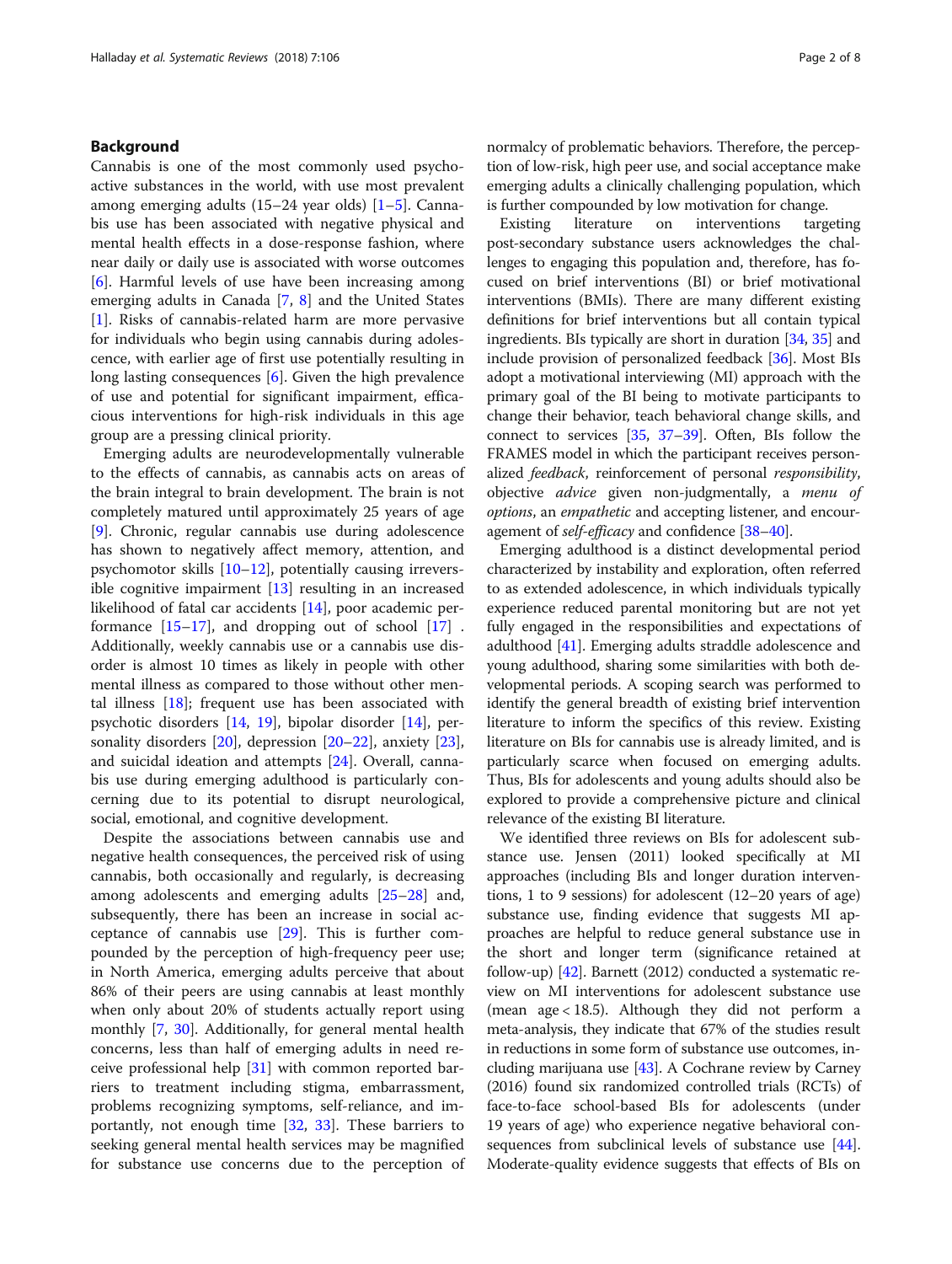cannabis frequency and dependence are not significantly different compared to information provision (health promotion materials and harm reduction information). However, when comparing BIs to assessment only (evaluated on substance use but received no intervention), BIs appear to reduce cannabis frequency (SMD  $-0.54$  [ $-0.77, -0.31$ ]), although this is based on low-quality evidence and only includes results from two RCTs ( $n = 338$ ).

For emerging adults, we identified one relevant literature review by Dennhardt and colleagues (2013) [\[45](#page-7-0)]. This review found one observational study and five RCTs on BIs and examined their effect on substance use outcomes, including cannabis use. They did not perform a systematic search and did not combine results meta-analytically, but concluded that brief motivational interventions demonstrated the most promising results for college students, apart from parent-based interventions, and requires further investigation.

For adults, there is a Cochrane review by Gates et al. (2016) on psychosocial interventions for cannabis use [[46\]](#page-7-0). This study found 23 RCTs of psychosocial interventions (which include CBT, MI, mindfulness, counseling or education contingency management, relapse prevention) for adults with cannabis abuse or dependence or near daily users of cannabis who were seeking treatment for their cannabis use or other adults seeking treatment for cannabis use. Results suggest moderate-quality evidence that individuals who receive a psychosocial intervention use cannabis on fewer days compared to inactive control; low-quality evidence that those receiving an intervention were more likely to report point-prevalence abstinence, fewer symptoms of dependence, and fewer cannabis-related problems compared to inactive control; and very low-quality evidence that individuals receiving interventions use fewer joints per day compared with inactive control. Additionally, interventions longer than four sessions for more than a month appear to demonstrate better outcomes and Cognitive Behavioral Therapy (CBT) appears to produce the largest effects followed by motivational approaches.

There are several methodological and conceptual limitations of existing reviews. Methodologically, one study did not including a systematic search [\[45](#page-7-0)], two did not include unpublished literature [\[42](#page-7-0), [43\]](#page-7-0), and two only included RCTs [[44,](#page-7-0) [46](#page-7-0)]. In regards to the interventions, most did not look at BIs (1–2 sessions) neither as a whole or within a subgroup analysis [\[42](#page-7-0), [43](#page-7-0), [46\]](#page-7-0), most were not cannabis specific [[42](#page-7-0)–[45](#page-7-0)], and there were common restrictions based on the delivery location of interventions (i.e., only in secondary school [\[44](#page-7-0)], only in person [\[44](#page-7-0), [46\]](#page-7-0), no inpatient [\[42](#page-7-0)], only outpatient community [[46](#page-7-0)]). In the two most comprehensive Cochrane reviews, there were participant restrictions based on baseline substance use; Gates required participants to have a minimum amount of cannabis use at baseline and excluded individuals who regularly used or had a substance dependence on a substance other than marijuana or nicotine [[46](#page-7-0)] while Carney excluded any individuals who had any substance dependence [[44\]](#page-7-0). Also, only one review covered a youth population (12–25) and is fraught with other methodologically and conceptual limitations including being outdated [\[42](#page-7-0)]. Additionally, the lack of gold standard BI approach for cannabis use means that there is significant variability in the content and delivery methods of existing BIs. This variability increases heterogeneity and limits our ability to determine the salient components of a successful BI.

This review seeks to address these gaps by (1) focusing primarily on cannabis related outcomes, (2) conducting an up-to-date systematic search of all BIs for cannabis, inclusive of all youth populations and study designs, (3) providing comprehensive descriptions of the contents and delivery methods of existing BIs, and (4) performing multiple subgroup analyses based on content and delivery methods to try to determine the most important and effective components of a BI.

#### **Objectives**

The research question for this review is as follows: In youth aged 15–24, what is the content and effect of existing brief interventions (1–2 sessions) for cannabis use on (a) cannabis-related outcomes, (b) other substance use, (c) help-seeking behaviors, (d) mental health and well-being, and (e) academic and occupational outcomes? Specifically, our aims are as follows:

- 1) Qualitatively summarize the content and delivery methods of existing BIs cannabis use
- 2) Summarize and evaluate the quality of existing evidence of cannabis BI for outcomes including (a) cannabis related outcomes, (b) other substance use, (c) mental health and well-being, and (d) academic and occupational outcomes
- 3) Quantitatively synthesize primary studies
- 4) Determine key components and delivery methods of successful brief interventions to assist in identifying the ingredients for a gold standard cannabis BI
- 5) Present an evidence map of BIs for cannabis use across developmental age groups to synthesize existing evidence in a user-friendly format and identify developmental age-specific gaps in the literature

#### Methods

#### Eligibility criteria

#### Study designs

We will include all RCT designs including parallel-group, crossover, cluster-randomized and factorial design trials,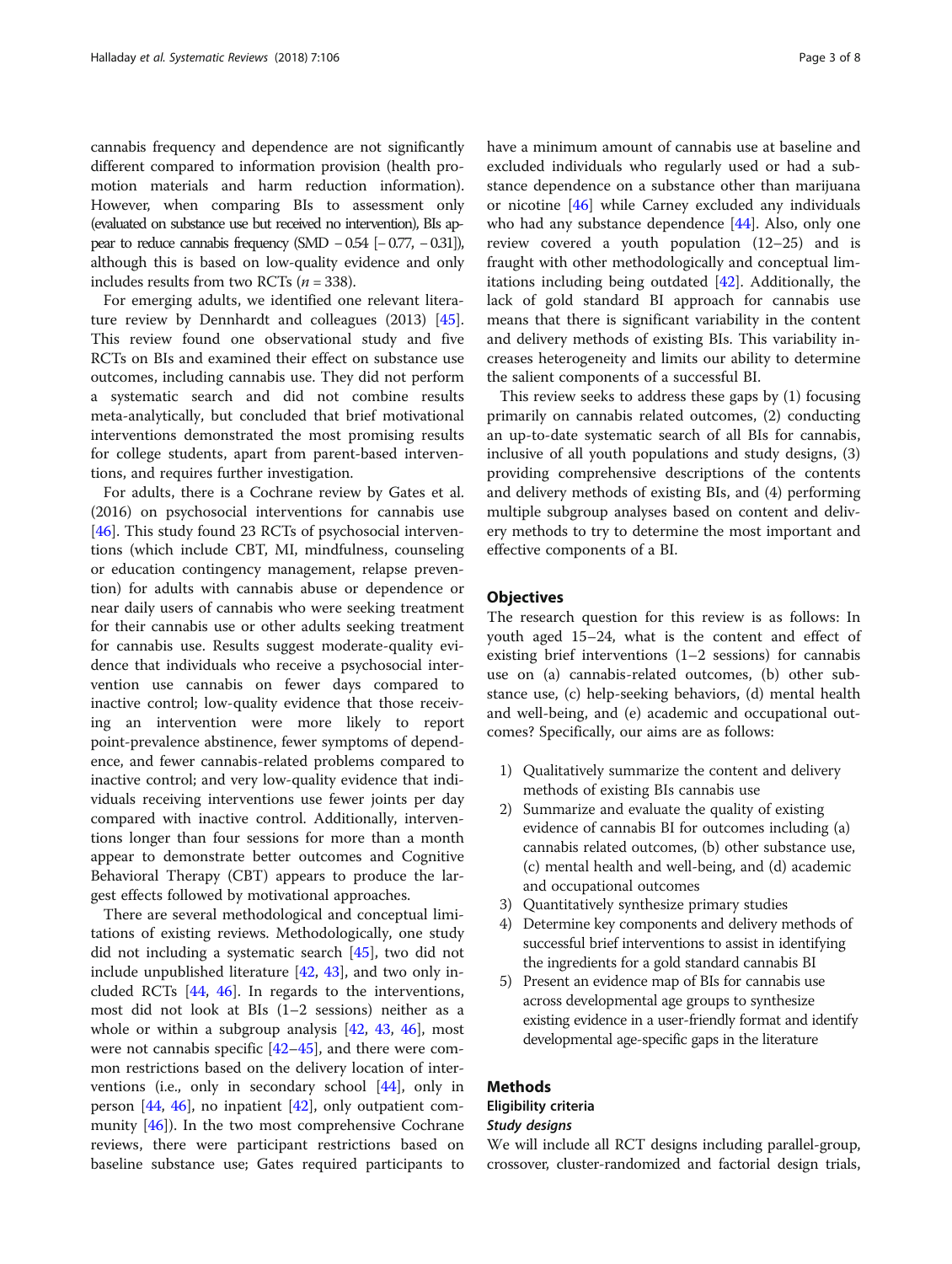and observational studies including pre-post designs and quasi-randomized trials.

#### Population

The target population is emerging adults (i.e., 15–24 years of age) [\[5](#page-6-0)]. This will include individuals both in and outside of school. We will code studies based on context (e.g., secondary school, university, college, treatment, correctional, etc.). Acknowledging the paucity of literature, we will expand our search to any samples that overlap with our pre-identified emerging adult age group (e.g., adolescents age 13–19 or adults 18+). Studies with samples with a maximum age less than 15 and the minimum age greater than 24 will be excluded. This review will not place restrictions on samples based on nature of participation (i.e., voluntary, mandated), presence or absence of other mental health concerns, student status, study origin, ethnicity, or sexuality.

#### Intervention

Brief interventions will be operationalized as 1–2 sessions focused on cannabis use. BIs including FRAMES interventions are commonly defined as a single session. Including a second session constitutes a reasonable expansion of this definition and allows for scenarios in which an individual provides information at one session and receives feedback at a second session. Interventions comprising 3+ sessions will be excluded for falling outside the scope of being BIs. We will include BIs exclusively focused on cannabis use. BIs focused on cannabis use in combination with alcohol use, tobacco use, or general substance use will be excluded. We will include interventions that conduct an additional preliminary or follow-up session for the purpose of data collection and/or behavioral analysis. We will not place restrictions on method of delivery (i.e., in person, online, over the phone).

#### Comparison

Comparison groups can include within-participant pre-post data, wait list control, treatment as usual, or active controls. This will allow for the inclusion of single-arm, two-arm, or multi-armed randomized or observational trials.

#### **Outcome**

No gold standard instrument currently exists for the screening and assessment of cannabis use. Although there are 25 screening and assessment instruments available with adequate psychometric properties, evidence for the effectiveness of these tools is limited [\[47](#page-7-0)]. With this in mind, any instrument capturing aspects of cannabis use (e.g., frequency, problems, dependence, motivation to change) will be included in this systematic review for cannabis use outcomes. We will also collect data on secondary outcomes including all other substance use outcomes, help-seeking behaviors (e.g., accessing services),

mental health (both self-report and diagnostic outcomes), and any academic or occupational related outcomes. Data will be collected for all follow-up time points available.

#### Search strategy

We will search OVID MEDLINE In-Process (1946 to present), EMBASE (1974 to present), the Cochrane Central Register of Controlled Trials (CENTRAL), Allied and Complementary Medicine (AMED 1985 to present), CINAHL, and PsychInfo (1806 to present). Ongoing trials will be identified using the World Health Organization (WHO) International Clinical Trials Registry Platform, Clinical [Trials.gov,](http://trials.gov) and Current Controlled Trials ([http://www.controlled-trials.com/](http://www.controlled-trials.com)). Unpublished trials will be identified using Proquest Dissertations, OpenGrey (up to February 2017), Google Scholar (1st 50 hits for each search), and brief interventions on the Substance Abuse and Mental Health Services Administration [\(http://nrepp.samhsa.gov/](http://nrepp.samhsa.gov)). No restrictions will be placed on language or publication status. We will check abstracts and reference lists of included articles and existing systematic reviews and contact authors for further information and data when appropriate (two attempts will be made). See Additional file [1](#page-5-0) for full search strategy in each database and initial hits for each search (will re-run search to ensure up to date).

#### Data collection

#### Selection of studies

Articles will be uploaded to Covidence, an online systematic review management software. Two review authors will use Covidence to screen titles and abstracts of identified studies for possible inclusion based on screening forms (see Additional file [2](#page-5-0)). We will perform a calibration exercise to maximize consistency ensuring good inter-rater reliability operationalized as a Cohen's kappa of 0.8. After title and abstract screening, all studies that are selected for full-text review (without regard for agreement between screeners) will be screened. Again, two reviewers will independently assess full-texts for inclusion and disagreements will be resolved through discussion or consultation with a third reviewer. Following completion of full-text screening, final inter-rater reliability will be calculated.

#### Data extraction and management

One review author will independently extract data to a Microsoft Excel spreadsheet including study ID, study design, demographic data, risk of bias assessment, intervention description, comparison description, outcomes and measurement tools, summary of author's findings, and other comments (see Additional file [3](#page-5-0) for full extraction content). A second review author will verify the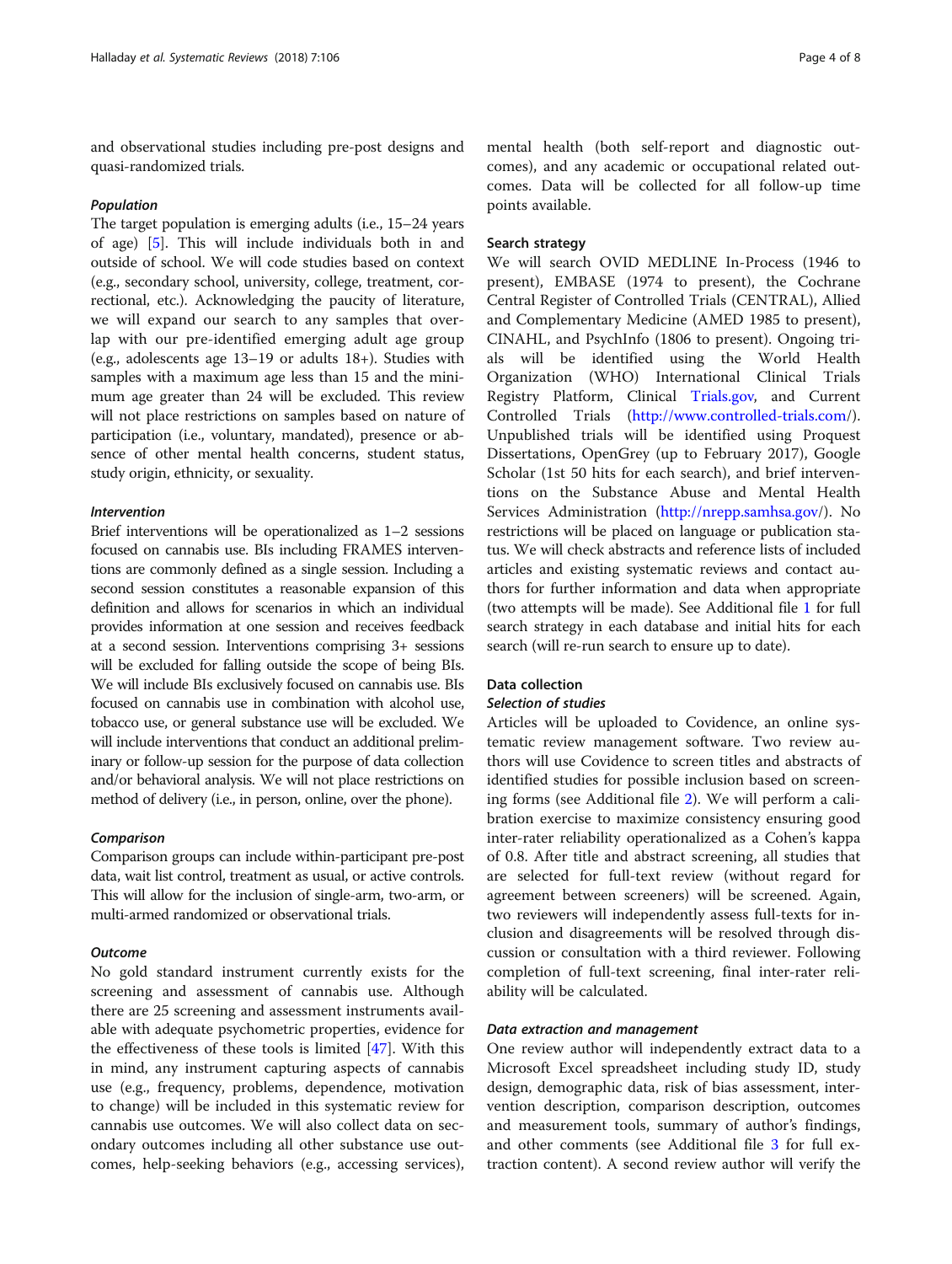extraction. A calibration exercise will be performed to maximize consistency. Discrepancies will be resolved through discussion or consultation with a third reviewer.

#### Risk of bias of included studies

Risk of bias (RoB) of included RCTs will be assessed using the Cochrane RoB tool at the study level [[48](#page-7-0)]. Each domain will be judged as "low" or "high" RoB and reviewers will avoid judging bias as "unclear." Observational studies will be assessed with the RoB in non-randomized studies of interventions (ROBINS-I) tool [\[49\]](#page-7-0). We will also include the presence of intervention fidelity checks in our RoB assessments under "other" in Cochrane RoB for RCTs and under "bias due to deviations from intended interventions" in ROBINS-I tool for observational studies. Two review authors will independently conduct RoB assessments. Discrepancies in judgments will be discussed and, if a consensus is not met, a third reviewer will resolve the remaining discrepancies.

#### Data synthesis, interpretation, and presentation

We will be collecting continuous and dichotomous outcomes, regardless of the measurement tool. We will use mean differences when continuous outcomes are measured similarly (e.g., frequency of cannabis use, motivation to change, academic grades). Standardized mean differences (SMDs) will be used to combine continuous outcomes of similar constructs measured with different instruments (e.g., measures of substance use or mental health symptoms severity). SMDs will be calculated using the inverse variance method in a random effects model to create a uniform measurement scale and allow pooling of effects across studies. Review Manager 5 (RevMan) software will be used to calculate SMDs and 95% confidence intervals (CI), which uses the Hedges' adjusted g formula [\[48](#page-7-0)]. SMDs (Hedges' g) of 0.2, 0.5, and 0.8 are interpreted as small, medium, and large effects respectively [\[48,](#page-7-0) [50\]](#page-7-0). We will adjust for factorial designs if a particular group (i.e., control) needs to be entered into the same meta-analysis twice by dividing the sample size of the duplicate group in half, keeping means and standard deviations unchanged [[48\]](#page-7-0). For cluster-randomized studies, the data will be adjusted for the clustering effect by using either the reported adjusted post-score means or the intra-class correlation coefficient (ICC) to calculate the associated design effect (DE) and effective sample size [[48\]](#page-7-0).

For dichotomous outcomes (e.g., presence or absence of substance or other mental disorder, access of follow-up services, employment or student status), relative risks (RR) and odds ratios (OR) will be combined using the inverse variance method in a random effects model and reported as either a pooled RR or OR (depending on what is more commonly available in the

existing literature) with subgroup analyses comparing ORs and RRs to ensure it is appropriate to pool measures [[48](#page-7-0)]. If pooling results is not possible due to insufficient studies (i.e., less than 2), results will be presented narratively.

#### Dealing with missing data

When there is missing data, trialists will be contacted to obtain missing information (two attempts will be made). If we do not hear from trialists, we will calculate or impute missing values. Missing standard deviations (SDs) will be algebraically calculated using standard error, 95% confidence intervals, or  $p$  values. If missing SDs cannot be calculated algebraically, and baseline and final SDs are known, SDs will be imputed using a correlation coefficient or a conservative estimate of 0.5. We will also perform a sensitivity analysis for studies that only provide complete case data compared to studies that follow intention-to-treat principles. For dichotomous data, if events are missing, we will perform sensitivity analyses considering worst case scenario (i.e., assuming all participants experienced the "bad" outcome) and best case scenario (i.e., assuming all participants experienced the "good" outcome).

#### Assessment of heterogeneity

Heterogeneity between trials pooled for meta-analyses will be assessed by (1) visual inspection of the forest plot, (2)  $X^2$  test for statistically significance (P < 0.1), and (3)  $I^2$ statistic to examine the proportion of between trial differ-ences not due to chance [[48](#page-7-0)]. The  $I^2$  statistic will be used to determine the proportion of differences that was not due to chance, where values were assessed as 'might not be important' (0%–40%), "moderate" (30%–60%), "substantial" (50%–90%), or "high" (75% to 100%) [[48](#page-7-0)]. Due to the overlap in classification of  $I^2$  categories, a moderate  $I^2$  in our study will be operationalized as 40% due to the fact that some degree of heterogeneity would be expected between behavioral interventions. Where subgroup analyses have a minimum of 10 studies in the smaller subgroup, we will carry out meta-regression to test subgroup analyses, and multiple meta-regressions (sample size permitting). All pre-specified subgroup analyses will be carried out regardless of heterogeneity.

#### Subgroup analyses and sensitivity analysis

Gates (2016) conducted a fairly comprehensive set of subgroup analyses for psychosocial interventions targeting cannabis use. We will include all subgroup analyses Gates performed with some additional tests: (1) length of the intervention; (2) method of delivery (i.e., in-person compared to online or over the phone interventions); (3) population characteristics including (a) proportion of males, (b) clinical characteristics (dependence, concurrent other psychiatric illness, concurrent non-cannabis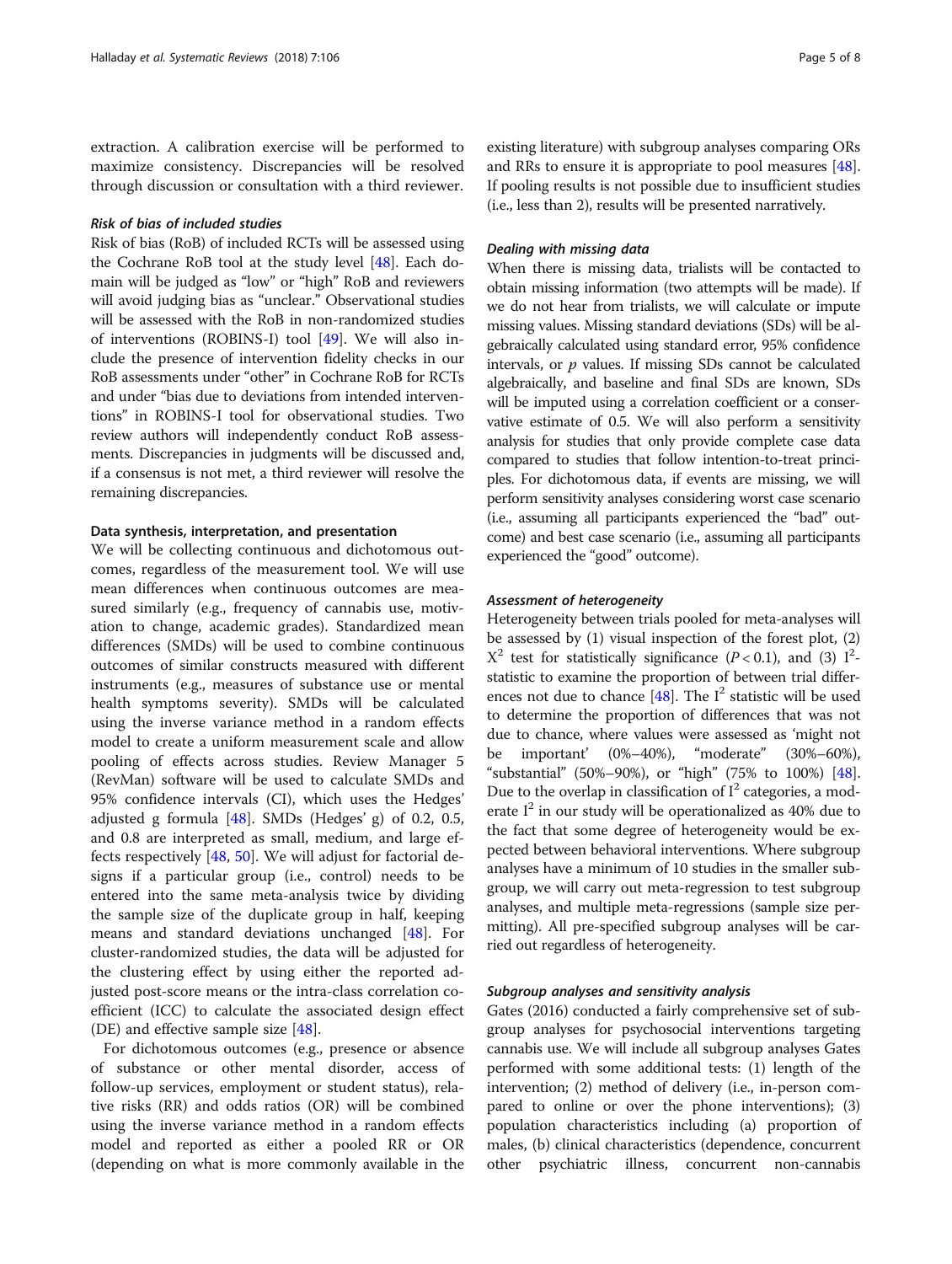<span id="page-5-0"></span>substance use, healthy), (c) treatment-seeking compared to non-treatment-seeking participants (including voluntary compared to mandatory participation), (d) patterns of cannabis use history (e.g., duration or levels of use, number of days of use, number of uses per day, age of initiation, route of delivery); (4) content characteristics including (a) personalized feedback regarding frequency, (b) personalized feedback regarding other outcomes, (c) normative feedback, (d) pros and cons, (e) values exercises,  $(f)$  mental health screening and/or discussion,  $(g)$ decision balance and/or goal setting, (h) provision of additional resource, and (i) adjunctive therapy or booster sessions; (5) study quality (low and high RoB); (6) study design (RCT and observational studies); and for dichotomous outcomes, (7) RR compared to OR, and (8) measurement instrument used. Significant subgroup differences will be identified using a  $p$  value of  $< 0.1$ . All subgroup topics will also be reported descriptively. If enough studies are present, univariate and multivariate meta-regression analyses will be performed. If possible, all analyses will be performed on the total sample of available studies as well as stratified by developmental age (e.g., adolescents, emerging adults, adults).

#### Quality assessment and presentation

The Grading or Recommendations Assessment, Development, and Evaluation (GRADE) approach will be used to assess the quality of the evidence for each outcome to help infer confidence in the review findings and guide future research [\[51\]](#page-7-0). Pooled SMD estimates or pooled RR/ORs, along with the GRADE assessment, will be presented in a Summary of Findings table. This protocol follows procedures outlined in the Preferred Reporting Items for Systematic Reviews and Meta-Analysis Protocols (PRISMA-P) statement (see Additional file 4).

We will additionally create an evidence map using a cross-tabular format of BIs for cannabis use across age groups (e.g., adolescents, emerging adults, and adults) to organize the evidence. Miake-Lye et al. (2016) identified cross-tabular formats as the most common way to present evidence "maps" [\[52](#page-7-0)]. This evidence map will detail the number and quality of RCTs and observational studies, the combined sample size, the outcomes measured, and the content of interventions stratified by developmental age group.

#### **Discussion**

Results of this systematic review will help to guide the development and refinement of brief interventions targeting cannabis use in the emerging adult population. Identifying the components of effective interventions is critical to inform brief interventions, which can engage youth and promote further help-seeking and behavior change. Given the potential for long-lasting negative effects of cannabis use during emerging adulthood, and current and impending changes in decriminalization and legalization of recreational cannabis in North America, this is an important step in reducing cannabis use and harms. Brief interventions may hold significant potential in terms of providing cost-effective, time-effective, and youthfriendly interventions. This review is essential to help inform effective BI practices that warrant implementation into practice will guide informed future investigations.

#### Additional files

[Additional file 1:](https://doi.org/10.1186/s13643-018-0772-z) Search strategy. Completed search strategy corresponding with this protocol. (PDF 61 kb)

[Additional file 2:](https://doi.org/10.1186/s13643-018-0772-z) Screening form. First draft of the screening form (not yet piloted). (PDF 56 kb)

[Additional file 3:](https://doi.org/10.1186/s13643-018-0772-z) Data extraction content. Data that will be extracted from each included full text in this review. (DOCX 92 kb)

[Additional file 4:](https://doi.org/10.1186/s13643-018-0772-z) PRISMA-P checklist. Completed PRISMA-P checklist applied to this protocol. (PDF 165 kb)

#### Abbreviations

BI: Brief intervention; CBT: Cognitive behavioral therapy; CI: Confidence interval; GRADE: Grading or recommendations assessment, development, and evaluation; MET: Motivational enhancement therapy; MI: Motivational interviewing; RoB: Risk of bias; ROBINS-I: Risk of bias in non-randomized studies of interventions; SMD: Standardized mean difference

#### Acknowledgements

Mr. Justin Scherer, Ms. Vanessa Linton, Mr. Alex Lee, and Mr. Harman Sandhu will be involved in screening and data extraction moving forward.

#### Funding

Funding comes from the Michael G. DeGroote Centre for Medicinal Cannabis Research, of which Dr. MacKillop is a co-director. Dr. MacKillop's contributions are supported in part by the Peter Boris Chair in Addictions Research.

#### Authors' contributions

JH contributed to concept development, protocol development, and was the lead author of the manuscript. TP contributed to protocol development and manuscript writing. AF contributed to protocol development and manuscript writing. CM contributed to concept development, protocol development, and manuscript writing. JM contributed to concept development, protocol development, and manuscript writing. All authors read and approved the final manuscript.

#### Authors' information

JH is a registered nurse and graduate student in McMaster's Health Research Methodology Program in the Department of Health Research Methods, Evidence, and Impact. JH is a research assistant in the Peter Boris Centre for Addictions Research. TP is a graduate student in the Peter Boris Centre for Addictions Research. AF is a research coordinator at the Michael G. DeGroote Centre for Medicinal Cannabis Research and Peter Boris Centre for Addictions Research. CM is the lead psychiatrist at the McMaster University Student Wellness Centre, co-lead of the McMaster Student Mental Health and Well-being Strategy and an assistant clinical professor in the Department of Psychiatry. JM is the Peter Boris chair in Addictions Research, the director of the Peter Boris Centre for Addictions Research, the co-director of the Michael G. DeGroote Centre for Medicinal Cannabis Research, and a professor in the Department of Psychiatry & Behavioral Neurosciences at McMaster University.

#### Ethics approval and consent to participate

Not applicable.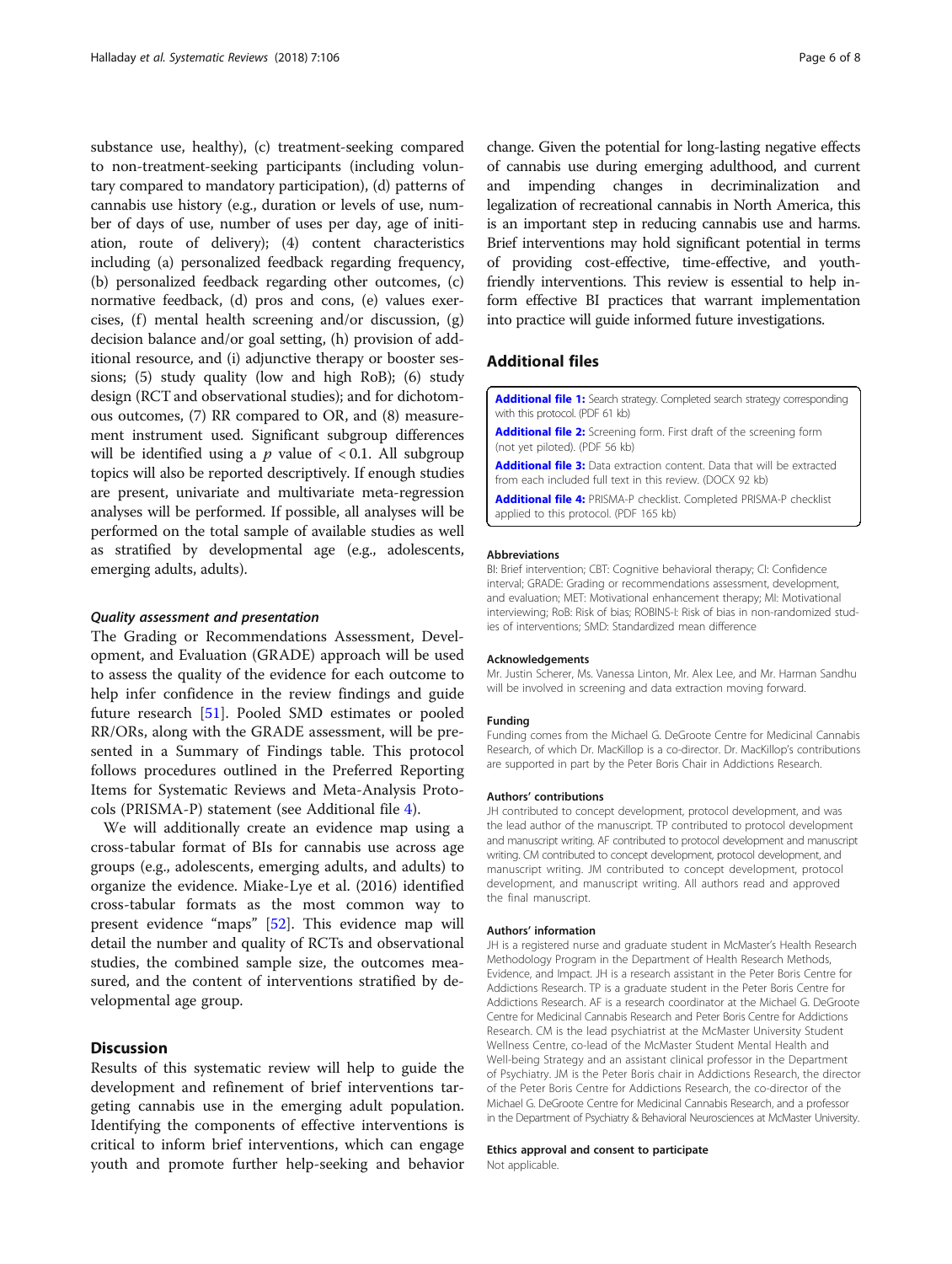#### <span id="page-6-0"></span>Consent for publication

Not applicable.

#### Competing interests

Dr. MacKillop is a principal in BEAM Diagnostics, Inc. The authors have no other competing interests to declare.

#### Publisher's Note

Springer Nature remains neutral with regard to jurisdictional claims in published maps and institutional affiliations.

#### Author details

<sup>1</sup>Department of Health Research, Evidence, and Impact, McMaster University, Hamilton, Ontario, Canada. <sup>2</sup>Michael G. De Groote Centre for Medicinal Cannabis Research, McMaster University/St. Joseph's Healthcare Hamilton, Hamilton, Ontario, Canada. <sup>3</sup>Peter Boris Centre for Addictions Research, McMaster University/St. Joseph's Healthcare Hamilton, 100 West 5th Street, Hamilton, Ontario L8S 4L8, Canada. <sup>4</sup>Department of Psychiatry and Behavioural Neurosciences, McMaster University, Hamilton, Ontario, Canada.

#### Received: 4 February 2018 Accepted: 10 July 2018 Published online: 25 July 2018

#### References

- Schulenberg JE, Johnston LD, O'Malley PM, Bachman JG, Miech RA, Patrick ME. Monitoring the Future national survey results on drug use, 1975–2016: Volume II, college students and adults ages 19–55. Ann Arbor: Institute for Social Research, The University of Michigan. 2017.
- 2. Canadian centre on substance abuse cannabis. 2016. Library/CCSA-Canadian-Drug-Summary-Cannabis-2016-en.pdf. 25 October 2017. [http://](http://www.ccdus.ca/Resource%20Library/CCSA-Canadian-Drug-Summary-Cannabis-2018-en.pdf) [www.ccdus.ca/Resource%20Library/CCSA-Canadian-Drug-Summary-](http://www.ccdus.ca/Resource%20Library/CCSA-Canadian-Drug-Summary-Cannabis-2018-en.pdf)[Cannabis-2018-en.pdf](http://www.ccdus.ca/Resource%20Library/CCSA-Canadian-Drug-Summary-Cannabis-2018-en.pdf).
- 3. National Intsitute on Drug Abuse. Most commonly used addictive drugs. 2016. [https://www.drugabuse.gov/publications/media-guide/most](https://www.drugabuse.gov/publications/media-guide/most-commonly-used-addictive-drugs)[commonly-used-addictive-drugs.](https://www.drugabuse.gov/publications/media-guide/most-commonly-used-addictive-drugs) 25 October 2017.
- 4. Statistics Canada. Canadian tobacco, alcohol and drugs survey: summary of results for 2013. 2015. [healthycanadians.gc.ca](http://healthycanadians.gc.ca)/science-research-sciencesrecherches/data-donnees/ctads-ectad/summary-sommaire- 2013-eng.php. 14 September 2017.
- 5. United Nations. What do we mean by "youth"? United Nations educational, scientific and cultural organization 2017. [http://www.unesco.org/new/en/](http://www.unesco.org/new/en/social-and-human-sciences/themes/youth/youth-definition/) [social-and-human-sciences/themes/youth/youth-definition/](http://www.unesco.org/new/en/social-and-human-sciences/themes/youth/youth-definition/). 4 December 2017.
- 6. Volkow ND, Compton WM, Weiss SR. Adverse health effects of marijuana use. N Engl J Med. 2014;371(9):879.
- 7. American college health association. American college health associationnational college health assessment II: Canadian reference group data report spring 2016. Hanover: American college health association; 2016.
- 8. American college health association. American college health associationnational college health assessment II: Candian reference group executive summary spring 2013. Hanover: American college health association; 2013
- 9. Gavin L, MacKay AP, Brown K, et al. Sexual and reproductive health of persons aged 10--24 years --- United States, 2002--2007. Morb Mortal Wkly Rep Surveill Summ. 2009;58(SS06):1–58.
- 10. Pope HG Jr, Gruber AJ, Hudson JI, Huestis MA, Yurgelun-Todd D. Neuropsychological performance in long-term cannabis users. Arch Gen Psychiatry. 2001;58(10):909–15.
- 11. Broyd SJ, van Hell HH, Beale C, Yucel M, Solowij N. Acute and chronic effects of cannabinoids on human cognition-a systematic review. Biol Psychiatry. 2016;79(7):557–67.
- 12. Block RI, O'Leary DS, Hichwa RD, Augustinack JC, Boles Ponto LL, Ghoneim MM, Arndt S, Hurtig RR, Watkins GL, Hall JA, Nathan PE, Andreasen NC. Effects of frequent marijuana use on memory-related regional cerebral blood flow. Pharmacol Biochem Behav. 2002;72(1–2):237–50.
- 13. Meier MH, Caspi A, Ambler A, Harrington H, Houts R, Keefe RS, McDonald K, Ward A, Poulton R, Moffitt TE. Persistent cannabis users show neuropsychological decline from childhood to midlife. Proc Natl Acad Sci U S A. 2012;109(40):E2657–64.
- 14. Hall W. What has research over the past two decades revealed about the adverse health effects of recreational cannabis use? Addiction. 2015;110(1):19–35.
- 15. Phillips KT, Phillips MM, Lalonde TL, Tormohlen KN. Marijuana use, craving, and academic motivation and performance among college students: an inthe-moment study. Addict Behav. 2015;47:42–7.
- 16. Arria AM, Caldeira KM, Bugbee BA, Vincent KB, O'Grady KE. Marijuana use trajectories during college predict health outcomes nine years postmatriculation. Drug Alcohol Depend. 2016;159:158–65.
- 17. Suerken CK, Reboussin BA, Egan KL, Sutfin EL, Wagoner KG, Spangler J, Wolfson M. Marijuana use trajectories and academic outcomes among college students. Drug Alcohol Depend. 2016;162:137–45.
- 18. Lev-Ran S, Le Foll B, McKenzie K, George TP, Rehm J. Cannabis use and cannabis use disorders among individuals with mental illness. Compr Psychiatry. 2013;54(6):589–98.
- 19. Gage SH, Hickman M, Zammit S. Association between cannabis and psychosis: epidemiologic evidence. Biol Psychiatry. 2016;79(7):549–56.
- 20. Lev-Ran S, Le Foll B, McKenzie K, George T, Rehm J. Marijuana use and marijuana use disorders among individuals with mental illness. Compr Psychiatry. 2013;54(4):589–98.
- 21. Horwood LJ, Fergusson DM, Coffey C, Patton GC, Tait R, Smart D, Letcher P, Silins E, Hutchinson DM. Cannabis and depression: an integrative data analysis of four Australasian cohorts. Drug Alcohol Depend. 2012;126(3):369–78.
- 22. Moore TH, Zammit S, Lingford-Hughes A, Barnes TR, Jones PB, Burke M, Lewis G. Cannabis use and risk of psychotic or affective mental heath outcomes: a systematic review. Lancet. 2007;370(9584):319–28.
- 23. Kedzior KK, Laeber LT. A positive association between anxiety disorders and cannabis use or cannabis use disorders in the general population--a metaanalysis of 31 studies. BMC Psychiatry. 2014;14:136.
- 24. Borges G, Bagge CL, Orozco R. A literature review and meta-analyses of cannabis use and suicidality. J Affect Disord. 2016;195:63–74.
- 25. Boak A, Hamilton HA, Adlaf EM, Mann RE. Drug use among Ontario students, 1977-2017: Detailed findings from the Ontario Student Drug Use and Health Survey (OSDUHS) (CAMH Research Document Series No. 46). Toronto: Centre for Addiction and Mental Health. 2017.
- 26. Okaneku J, Vearrier D, McKeever RG, LaSala GS, Greenberg MI. Change in perceived risk associated with marijuana use in the United States from 2002 to 2012. Clin Toxicol (Phila). 2015;53(3):151–5.
- 27. Schulenberg JE, Johnston LD, O'Malley PM, Bachman JG, Miech RA and Patrick ME. Monitoring the Future national survey results on drug use, 1975–2016: Volume II, College students and adults ages 19–55. Ann Arbor: Institute for Social Research, The University of Michigan; 2017. [http://](http://monitoringthefuture.org/pubs.html#monographs) [monitoringthefuture.org/pubs.html#monographs](http://monitoringthefuture.org/pubs.html#monographs).
- 28. Substance Abuse and Mental Health Services Administration. Results from the 2013 National Survey on Drug Use and Health: Summary of National Findings, NSDUH Series H-48, HHS Publication No. (SMA) 14-4863. Rockville, MD: Substance Abuse and Mental Health Services Administration. 2014. [https://www.samhsa.gov/data/sites/default/files/NSDUHresultsPDFWHTML](https://www.samhsa.gov/data/sites/default/files/NSDUHresultsPDFWHTML2013/Web/NSDUHresults2013.pdf) [2013/Web/NSDUHresults2013.pdf](https://www.samhsa.gov/data/sites/default/files/NSDUHresultsPDFWHTML2013/Web/NSDUHresults2013.pdf).
- 29. Berg CJ, Stratton E, Schauer GL, Lewis M, Wang Y, Windle M, Kegler M. Perceived harm, addictiveness, and social acceptability of tobacco products and marijuana among young adults: marijuana, hookah, and electronic cigarettes win. Subst Use Misuse. 2015;50(1):79–89.
- 30. American college health association. American college health associationnational college health assessment II: Undergraduate student reference group data report fall 2016. Hanover: American college health association; 2017.
- 31. Hunt J, Eisenberg D. Mental health problems and help-seeking behavior among college students. J Adolesc Health. 2010;46(1):3–10.
- 32. Gulliver A, Griffiths KM, Christensen H. Perceived barriers and facilitators to mental health help-seeking in young people: a systematic review. BMC Psychiatry. 2010;10:113.
- 33. Eisenberg D, Golberstein E, Gollust SE. Help-seeking and access to mental health care in a university student population. Med Care. 2007;45(7):594–601.
- 34. Moyer A, Finney JW, Swearingen CE, Vergun P. Brief interventions for alcohol problems: a meta-analytic review of controlled investigations in treatmentseeking and non-treatment-seeking populations. Addiction. 2002;97(3):279–92.
- 35. Tevyaw TO, Monti PM. Motivational enhancement and other brief interventions for adolescent substance abuse: foundations, applications and evaluations. Addiction. 2004;99(Suppl 2):63–75.
- 36. Miller WR, Rollnick S. Motivational interviewing: helping people change. New York: Guilford press; 2012.
- 37. Winters KC, Leitten W, Wagner E, O'Leary Tevyaw T. Use of brief interventions for drug abusing teenagers within a middle and high school setting. J Sch Health. 2007;77(4):196–206.